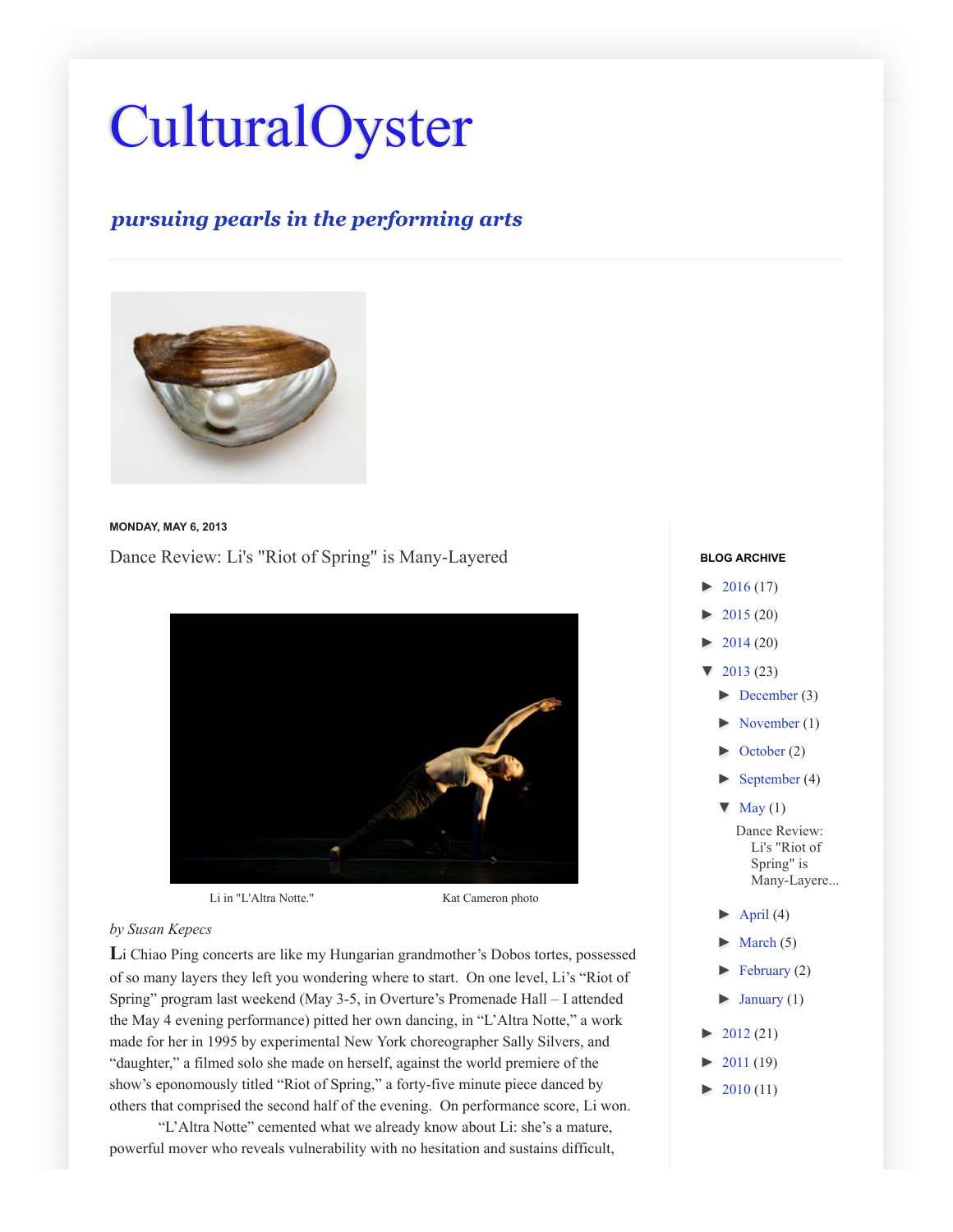demanding works with infinite grace.

The angular, postmodern vocabulary Silvers chose was similar to Li's own. Wearing dark pants and nothing but a flesh-toned, elastic, Ace-bandage-like breast binder, Li moved in a gold-toned spotlight on a dark stage. She lifted her arms, flapped her elbows; the angle of the spot made her look almost legless. The stage went dark; the spot moved, magically revealing Li farther upstage. She lay on her side, back to the audience, in shadow, moving only one illuminated hand, one illuminated foot. She stood, raising one arm, then the next, then dove forward and folded to her knees, flailing; she jumped, kicked, rolled and arched; she spidered her legs; she circled the stage in little Bournonville-like leaps, then kneeled and pushed up into a handstand, her profile to the audience. The spotlight went dark.

In terms of sheer impact "L'Altra Notte" was the night's knockout, though I also very much liked "daughter," based on Li's 2011 "RE:Joyce," a work for and about her mother. The original, live piece packed plenty of punch, but this short, complex for-camera version added a whole new layer, deepening the links between choreography and story by allowing Li to balance on a wooden raft atop a rippling sea as she narrated the epic tale of her mother's ocean journey from China to the US. Footage of her mother (also used in the live version) was intercut with the images of Li, feet wet, teetering precariously on the waves.

That nothing else on the program was as immediately striking as these two works is testimony to Li's own power. The opener, "Fin de Siècle," a solo Li made for herself in 1996 and has now set on Li Chiao Ping Dance soloist Lix Sexe, isn't one of Li's strongest works. But as an evocation of the turn of the last century made at the turn of the present one it was a good fit for a program that included the premiere of "Riot of Spring."

Sexe is a strong dancer in the Li mold – the angular poses, staccato moves, contorted positions (a bent-over walk, grabbing one ankle; a walk, one foot pointed, the other flexed), and the fall, rollover, handstand, rise, little leaps sequences Li is fond of, fit Sexe like a glove. Wearing a silver apron over a red and black striped top, a leather helmet reminiscent of the ones long-ago football players used, and an enduring look of spooked astonishment, Sexe carried off this choreography while crackly footage from Fritz Lang's 1927 *Metropolis* and the original 1930s *Flash Gordon* films (which Li indentified during a post-performance talkback) played on the wall behind her. The films competed with the dance; I was torn about which to watch until I gave in to the two-toned flicker effect of letting my eyes go back and forth between live movement and the black and white Industrial Revolution apparitions on the screen.

Li's "Riot of Spring," the actual raison d'être for this concert, was made in the spirit of its near namesake, the 1913 Nijinsky / Stravinsky ballet that set off a row at its Paris premiere (see my previous post – a preview of this performance – for details if you don't know the story). Li's hallmark intellectual drive was crystal clear, though the sharp, droll sense of humor she usually wields was so veiled I thought it was all but absent. In the theater this felt like a serious, anxious piece, maybe because the modernist primitivism of the original ballet was serious, or because we're living in anxious times right now – or both. After all, when *Rite* premiered WWI was just a shot away; a century later the accelerating tensions in Syria are eerily similar.

"Riot" merits respect for its democratic approach – a current that's run through postmodern dance since its 1960s beginnings and one to which Li often subscribes, though there are some spectacularly technical works in her repertory that demand highly trained dancers, among them the hilarious deconstructed ballets "Gó" (1995) and "Chor de Engel" (1997), and the angular yet lyrical "Passiflora Gracilis," from her Bach Project (2003, I think). In "Riot," the big-hearted mix of dance department undergrads, community dancers (most of whom have been working with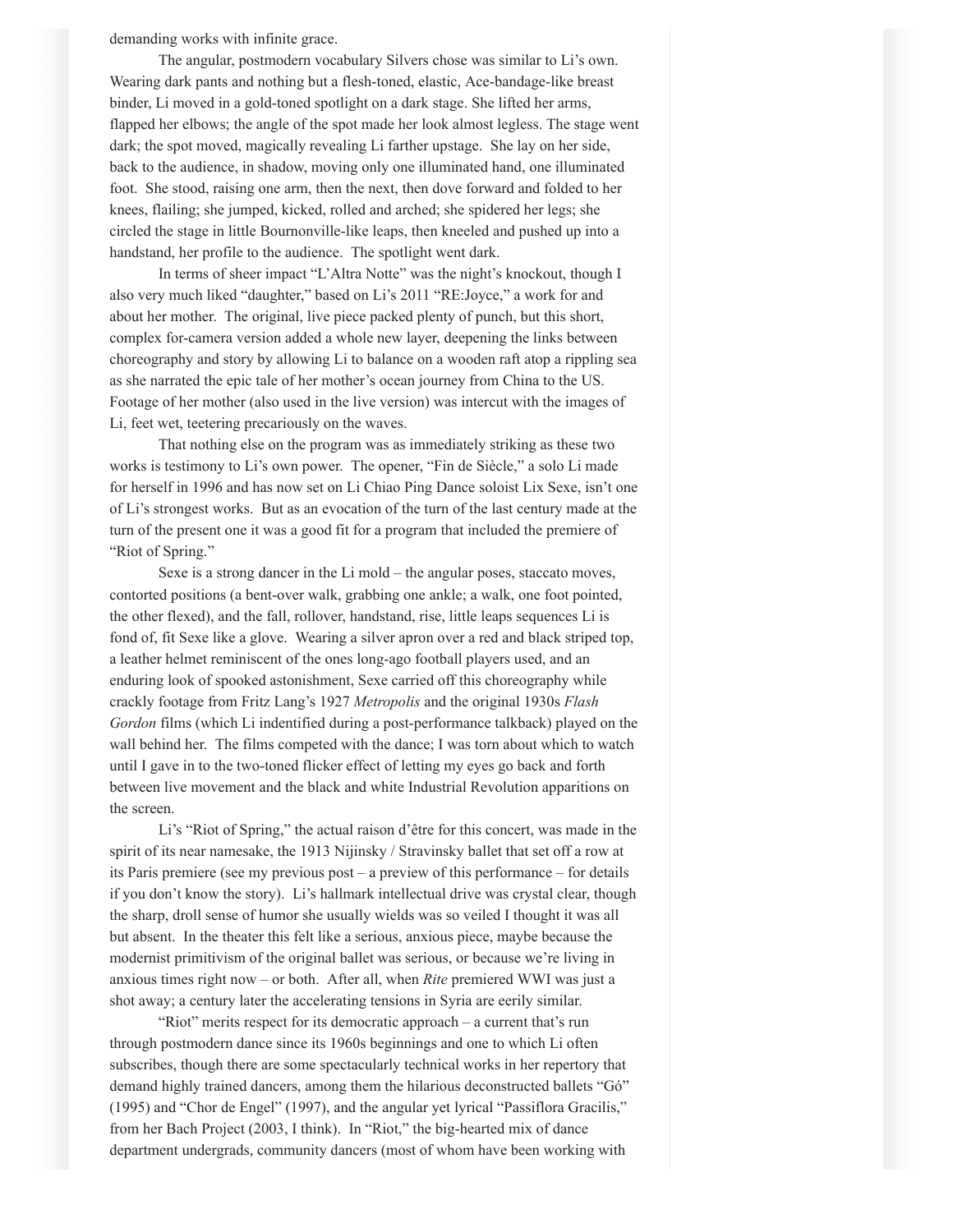Li for years) and professional members of Li Chiao Ping Dance was a partial pitfall, putting extra weight on the choreography itself.

And choreographically, "Riot" had some fuzzy moments. Postmodern dance doesn't have to be "dancerly" – its early incarnation was rooted in the antiestablishment notion that all movement is dance, if it's cast in that context. That presumes that everyone is a dancer, if the dance involves, say, walking and running, but it doesn't mean untrained bodies can aptly execute complex choreographic sequences. Parts of "Riot" were technically demanding, and the movement didn't always fit the performer. The community dancers were spot-on, but some of the others – I assumed they were undergrads, but I wasn't entirely sure who was in the company and who was a student – lacked the chops to carry off the combinations in clean strokes.

Sometimes, too, this big, motion-filled work got bogged down in its own complexity. In the original *Rite of Spring* (lost, but painstakingly reconstructed by the Joffrey in 1987) a young maiden is chosen to dance herself to death; in Li's deconstructed narrative there were multiple "chosen ones" who sometimes shifted so quickly the thread was lost. Still, when they were "it," guest soloist Christina Briggs Winslow and LCP Dance company members Rachel Krinsky, Kate Hewson, and one dancer whose name I don't know (no photos accompanied the dancers' bios in the program) turned in satisfyingly strong performances..

What really was arresting about "Riot," though, was its impressionistic abstraction – both musically and choreographically – of the original ballet. The score itself, arranged by violinist Carol Carlson and cellist Maxfield Wollan-Fisher and performed live by both, plus percussionist Sean Kleve, was an absolute marvel. Pared so far down, the sound still was full; Stravinsky's melodies, stripped to their cores, still intact.

The dance bore a looser, more fluctuating relation to *Rite of Spring*. The original, choreographed by a celebrated Russian ballet dancer for a Russian ballet company during the dawning years of modern dance, was shockingly closer to the modern idiom than the classical one; Nijinsky eschewed long lines and lofty steps in favor of turned-in legs, bent, contracted, angular postures, stomping jumps, and ample floorwork. That vocabulary, and his repeated use of linear and circular movement patterns, leant themselves well to Li's own style.



Lynn Lum emerging from the parachute; Kat Cameron photo

The choreographic sequences in the two ballets weren't matched; instead, Li's piece reflected the original from odd – ok, Cubist – angles. The opening soloist in both *Rite* and "Riot" is a female elder (in "Riot," Lynn Lum, from Li's community group). The circular pattern chalked on the floor – the basis for the

tribal ring around the sacrifical virgin in the original – was mirrored in Li's piece by a parachute, spread out under a dappled spotlight, itself an after-image of dappled sunlight shining on mountains in the Joffrey's reconstructed set. In Li's piece the circle came at the beginning, and from it, the female elder emerged; the sacrifice circle occurs at the end of Nijinsky's ballet. In the middle of Li's dance, a powderspouting circle of community performers in hazmat beekeeper suits was a tongue in cheek reference – the only overt one I found in the whole piece – to the bearskin-clad men in the original's sacrifice finale.